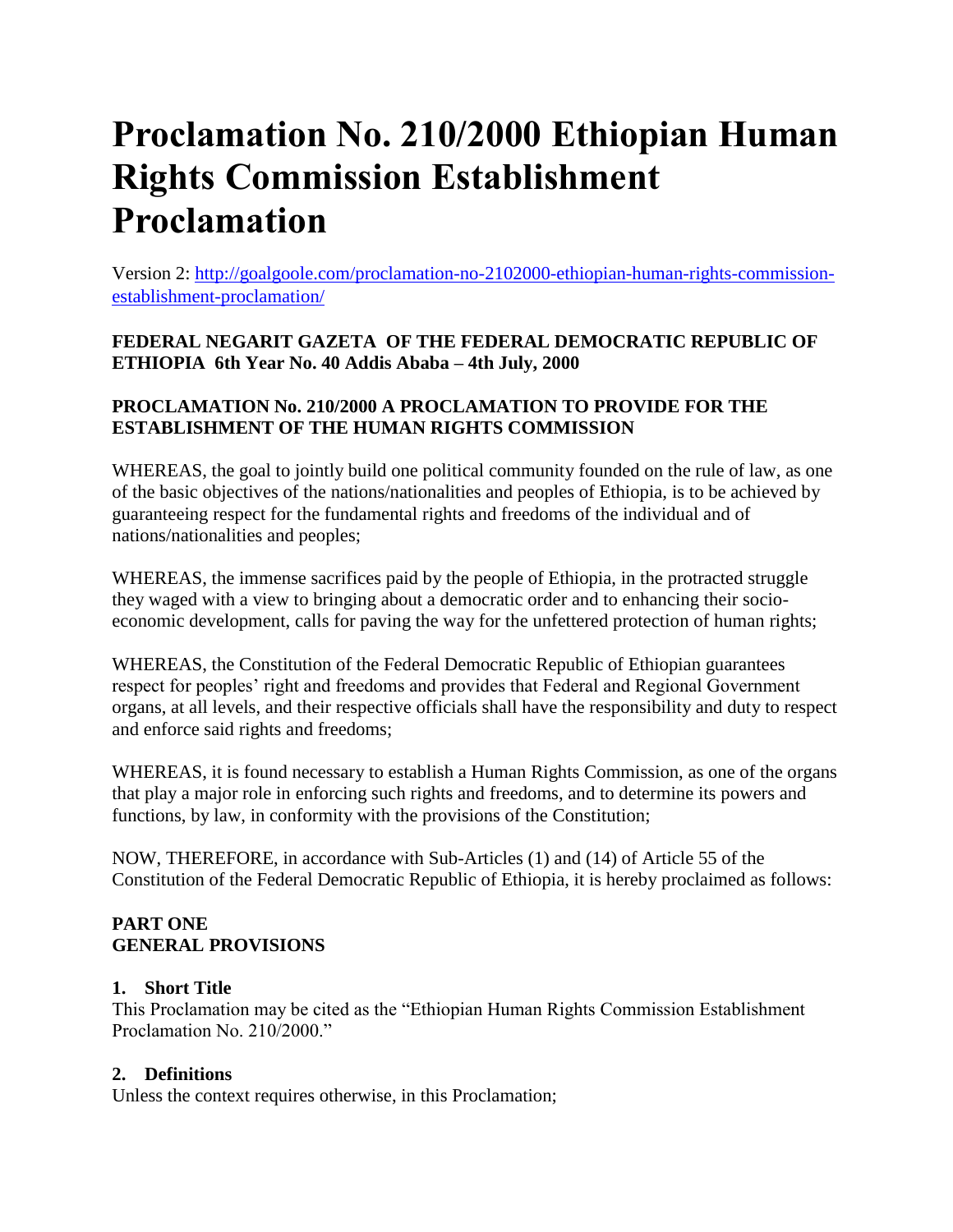1. "Appointee" means the Chief Commission for Human Rights, the Deputy Chief Commissioner or Commissioner heading the children and women affairs, and commissioners at the level of branch offices, appointed by the House, in accordance with this Proclamation;

2. "Staff" includes department heads, professionals and other support staff of the Commission;

3. "Family Member" means a person of relation by consanguinity or affinity, in accordance with the Civil Code of Ethiopia;

4. "House" means the House of Peoples' Representatives of the Federal Democratic Republic of Ethiopia and those enshrined in the international agreement ratified by the country;

5. "Human Rights" means includes fundamental rights and freedoms recognized under the Constitution of the Federal Democratic Republic of Ethiopia and those enshrined in the international agreement ratified by the country;

6. "Person" means any natural or juridical person;

7. "Region" means any of those specified under Article 47 (1) of the Constitution of the Federal Democratic Republic of Ethiopia and, for the purposes of this Proclamation, includes the Addis Ababa City Administration and the Dire Dawa Administration;

8. "Government" means the Federal, or a Regional Government;

9. "Third Party" means a deputy, an association or a non-governmental organization representing an individual or a group;

10. "Investigator" means a staff assigned, by the Chief Commissioner, to conduct investigation.

## **3. Establishment**

1. The Human Rights Commission of Ethiopia (hereinafter referred to as "the Commission") is hereby established as an autonomous organ of the Federal Government having its own juridical personality.

2. The Commission shall be accountable to the House.

## **4. Scope**

1. This Proclamation shall also apply to violation of human rights committed in any Region.

2. Provisions of this Proclamation set out in the masculine gender shall also apply to the feminine gender.

## **5. Objective**

The objective of the Commission shall be to educate the public be aware of human rights see to it that human rights are protected, respected and fully enforced as well as to have the necessary measure taken where they are found to have been violated.

## **6. Powers and Duties**

The Commission shall have the powers and duties to:

1. Ensure that the human rights and freedoms provided for under the Constitution of the Federal Democratic Republic of Ethiopia are respected by all citizens, organs of state, political organization and other associations as well as by their respective officials;

2. Ensure that laws, regulations and directives as well as government decisions and orders do not contravene the human rights of citizens guaranteed by the Constitution;

3. Educate the public, using the mass media and other means, with a view to enhancing its tradition of respect for, and demand for enforcement of, rights upon acquiring sufficient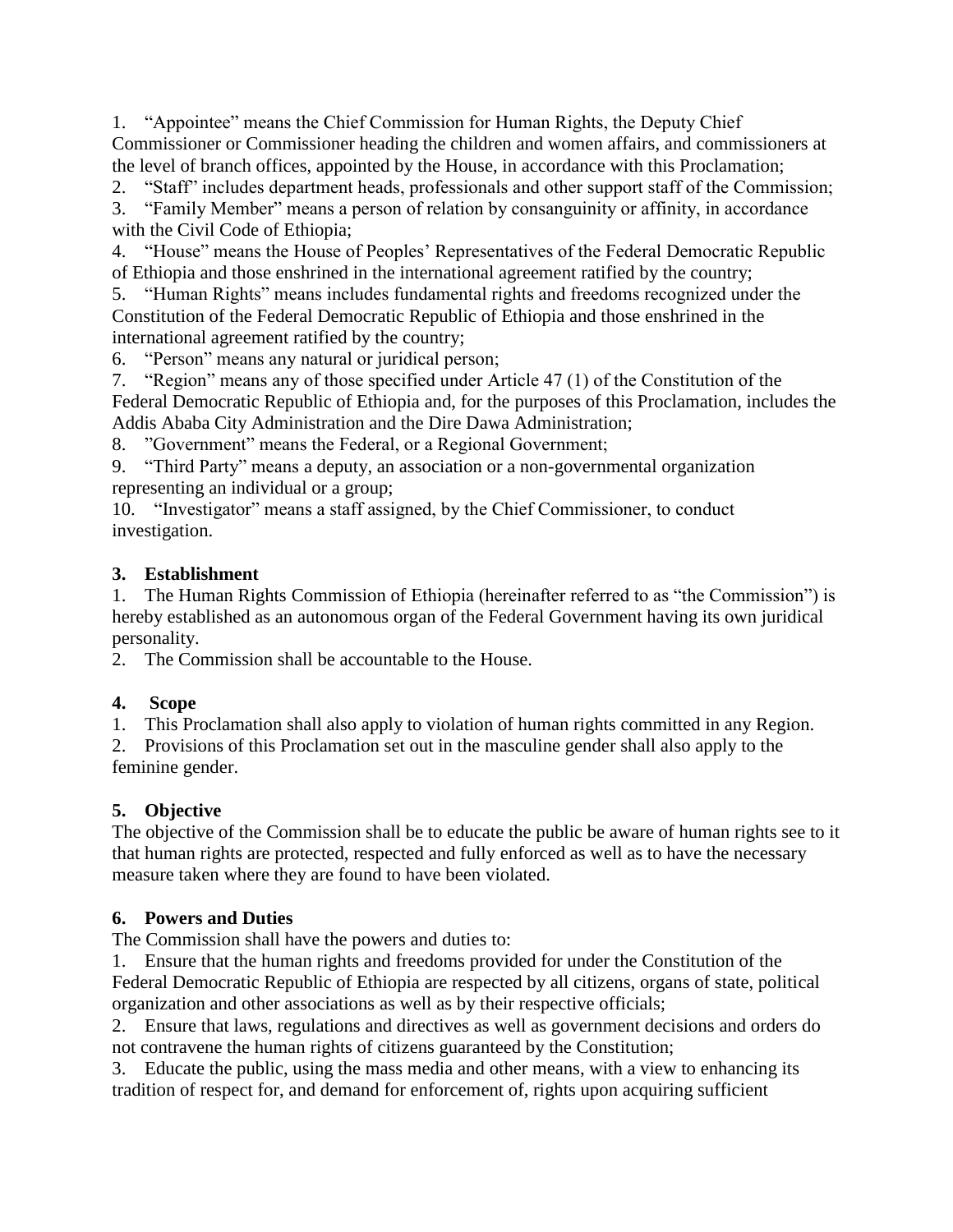awareness regarding human rights;

4. Undertake investigation, upon complaint or its own initiation, in respect of human rights violations;

5. Make recommendations for the revisions of existing laws, enactment of new laws and formulation of policies.

6. Provide consultancy services on matters of human rights;

7. Forward its opinion on human rights reports to be submitted to international organs;

8. Translate into local vernaculars, international human rights instruments adopted by Ethiopia and disperse same;

9. Participate in international human rights meeting, conferences or symposia;

- 10. Own property, enter into contracts, sue and be sued in its own name;
- 11. Perform such other activities as may be necessary to attain its objective.

## **7. Limitation of Power**

The Commission shall have full powers to receive and investigate all complaints on human rights violations made against any person, save cases brought before the House, the House of the Federation, Regional Council or before the courts of law, at any level.

#### **8. Organization of the Commission**

The Commission shall have:

- 1. A Council of Commissioners;
- 2. (a) a Chief Commissioner;
- (b) a Deputy Chief Commissioner;
- (c) a Commissioner heading the Children and Women affairs,
- (d) Others Commissioners and
- (e) the necessary staff.

## **9. Head Office**

The Commission shall have its Head Office in Addis Ababa and it may have branch offices at any place as may be determined by the House.

#### **10. Appointment**

1. The chief Commissioner, the Deputy Chief Commissioner and other Commissioners shall be appointed by the House.

2. The appointment of the Chief Commissioner, the Deputy Chief Commissioner and of other Commissioners shall be made as under the following selection procedure;

a) The appointees shall be recruited by a Nomination Committee to be formed pursuant to Article 11 hereunder;

b) The nominees shall have to receive the support of a two-thirds vote of the members of the Committee;

c) The list of nominees shall be presented to the House, by the Speaker, for it to vote upon;

d) The nominees shall be appointed upon receipt of the support of a two-thirds vote of the House.

## **11. Composition of the Nomination Committee**

The Nomination Committee shall have the following members;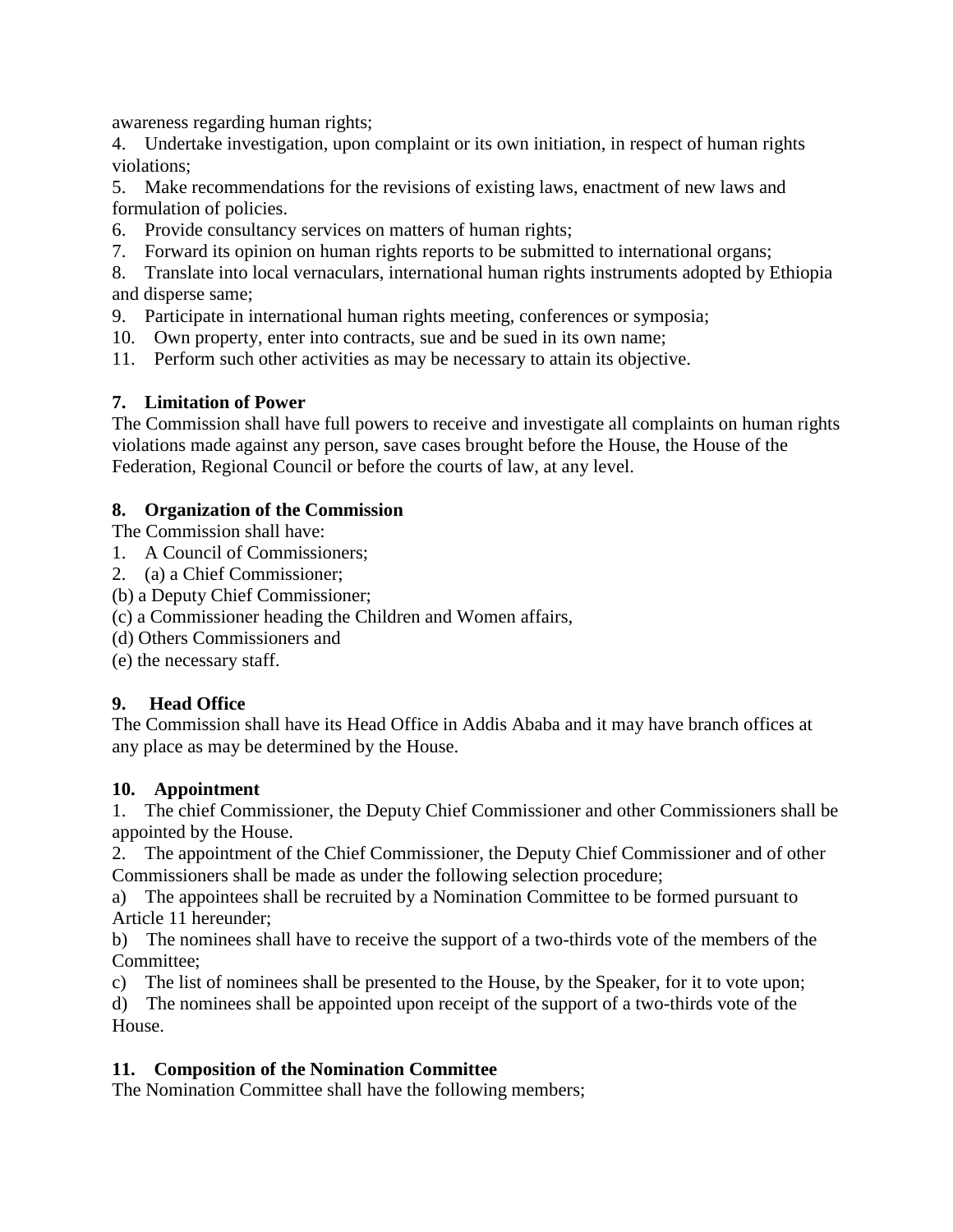- 1. The Speaker of the House Chairperson
- 2. The Speaker of the House of the Federation Member(s)
- 3. Seven members to be elected from among members of the House of Federation Member

4. Two members of the House to be elected by joint agreement of opposition parties having seats in the House Member

- 5. The President of the Federal Supreme Court Member
- 6. A representative of the Ethiopian Orthodox Church Member
- 7. A representative of the Ethiopian Islamic Council Member
- 8. A representative of the Ethiopian Evangelical Church Member
- 9. A representative of the Ethiopian Catholic Church Member

## **12. Criteria for Appointment**

Any person who:

- 1. Is loyal to the constitution of the Federal Democratic Republic of Ethiopia;
- 2. Upholds respect for human rights;
- 3. Is trained in law or other relevant discipline or has acquired extensive knowledge through experience;
- 4. Is required for his diligence, honesty and good conducts;
- 5. Has not been convicted for a criminal offence;
- 6. Is an Ethiopian national;
- 7. Is of enough good health to assume the post;
- 8. Is above thirty-five years of age

may be an appointee.

# **13. Accountability**

1. The Chief Commissioner shall be accountable to the House.

2. The Deputy Chief Commissioner and other Commissioners shall be accountable to the Chief Commissioner.

## **14. Term of the Office**

1. The term of office of an appointee shall be five years.

2. Upon expiry of the term of office specified under Sub-Article (1) of this Article, the appointee may be re-appointed.

3. A person discharged from responsibility or removed from office, as under Article 15, shall not, unless reappointed, assume a post in legislative, executive and judicial organs for about six months thereafter.

# **15. Grounds for Removal of an Appointee**

1. An appointee may be removed from office or discharged from responsibility upon the following circumstances:

- a) Upon resignation, subject to a three-month prior written notice;
- b) Where it is ascertained that he is incapable of properly discharging his duties, due to illness;
- c) Where he is found to have committed an act of human rights violation;
- d) Where he is found to be corrupt or to have committed other unlawful act;
- e) Where it is ascertained that he is of manifest incompetence;
- f) Upon termination of his term of office.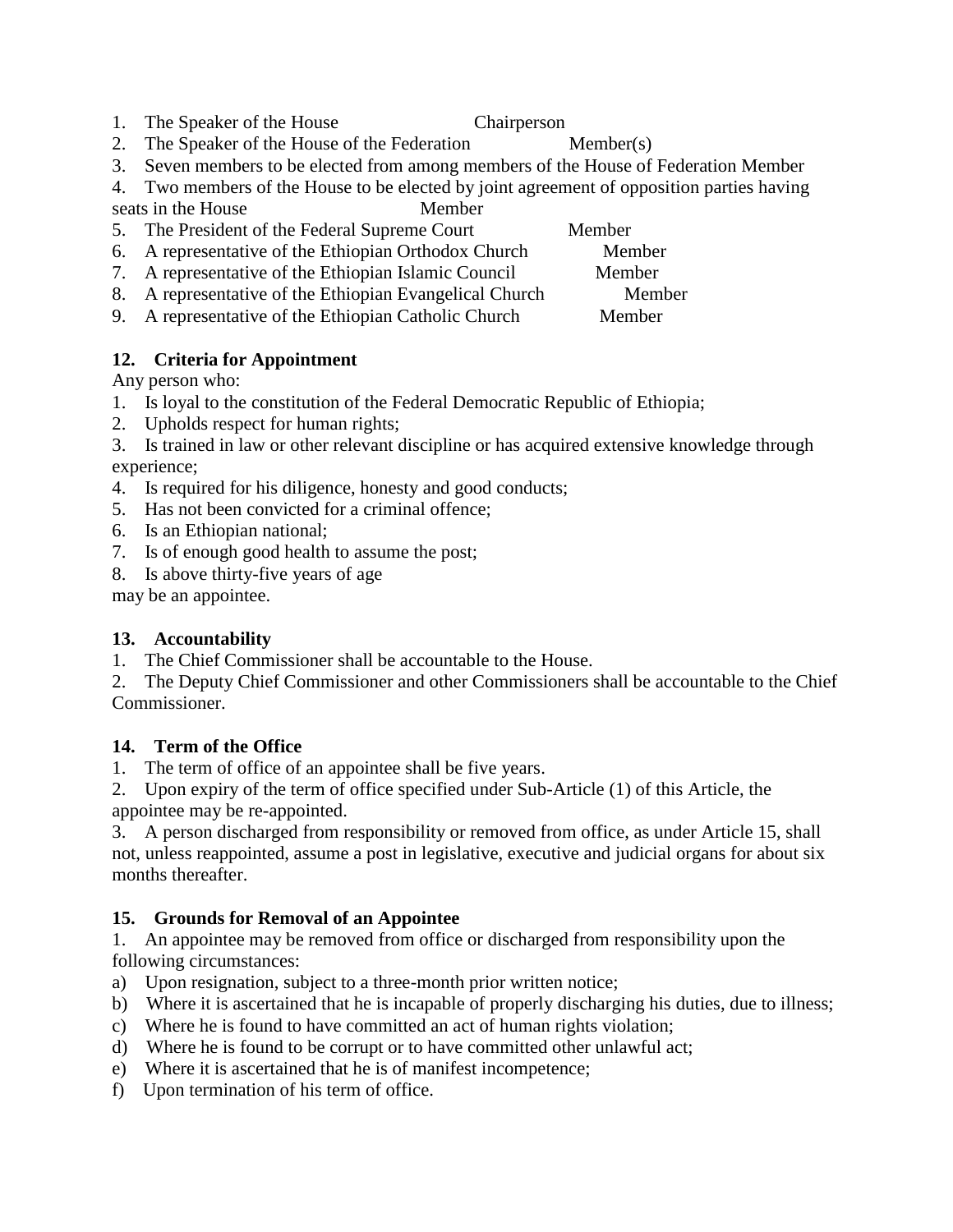2. Within six months of the removal or discharge of an appointee, as under Sub-Article (1) of this Article, another appointee shall be made to replace him.

## **16. Procedure for Removal of an Appointee**

1. An appointee shall be removed from office, upon the grounds specified under Article 15(1) (b-e) hereof, subsequent to investigation of the matter by a Special Inquiry Tribunal to be formed pursuant to Article 17.

2. An appointee shall be removed from office, where the House finds that the recommendation submitted to it, as supported by the majority vote of the Special Inquiry Tribunal, is correct and where it upholds same by a two-thirds majority vote.

## **17. Composition of the Special Inquiry Tribunal**

The Special Inquiry Tribunal shall have the following members:

- 1. The Deputy Speaker of the House Chairperson
- 2. The Deputy Speaker of the House of the Federation Member(s)
- 3. Three members to be elected by the House Member
- 4. A member of the House to be elected by joint agreement of opposition parties having seats in the House Member
- 5. The Vice-President of the Federal Supreme Court Member
- 18. Prohibition to Engage in Other Employment

1. An appointee shall not be allowed to engage in other gainful, public or private employment during his term of office.

2. Notwithstanding the provisions of Sub-Article (1) of this Article, the House may allow otherwise in consideration of the particular profession in which the appointee is required to make contribution.

# **PART TWO**

# **POWERS AND DUTIES OF APPOINTEES**

# **19. Powers and Duties of the Chief Commissioner**

1. The Chief Commissioner shall be the top executive of the commission and, as such, shall exercise the powers and duties of the commission provided for herein.

2. Without prejudice to the generality stated under Sub-Article (1) of this Article, the Chief Commissioner shall:

a) Employ and administer the staff, in accordance with directive to be adopted by the Council of Commissioners.

b) Prepare and submit to the House, the budget of the Commission dealt upon by the council of Commissioners; and implement same upon approval;

c) Transfer a case where he has sufficient grounds, from one investigation section or investigator to another; or investigate, himself, a case of human right violation committed anywhere;

d) Undertake study of recurrent cases of human right violations and forward together with remedial proposals to the House;

e) Give his opinion on reports prepared by the Federal Government in respect of human rights protection;

f) Prepare, and submit to the House, draft legislation on human rights; give his opinion on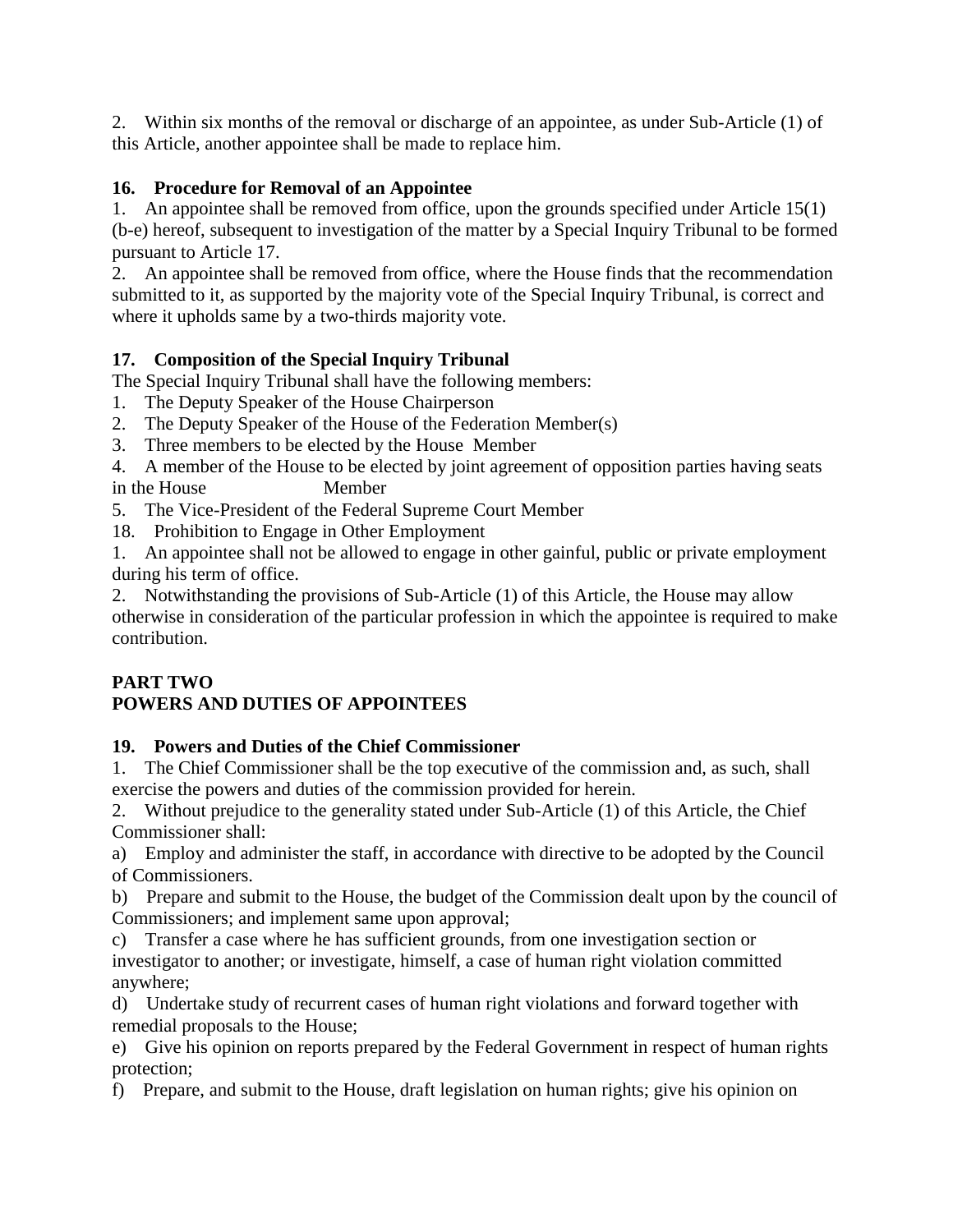those prepared otherwise;

g) Submit a report, to the House, on matters of human rights and on the activities of the Commission;

h) Take part in meetings by way of representing the Commission, establish working relations with Federal and Regional government organs as well as with non-governmental organizations;

- i) Organize, Coordinate and follow up branch offices;
- j) Perform such other activities as may be assigned to him by the House.

3. The Chief Commissioner may, to the extent necessary for the efficient performance of the Commission, delegate part of his powers and duties, other than those specified under Sub-Article 2(b), (f) and (g) of this Article and Article 35(2), to Commissioners or other officials of the Commission.

#### **20. Powers and Duties of the Deputy**

Chief Commissioner

The Deputy Chief Commissioner shall:

1. Assist the Chief Commissioner in planning, organizing, directing and coordinating the activities of the head office of the Commission;

- 2. Undertake the activities of the Chief Commissioner, in the absence of the latter;
- 3. Carry out such other activities as may be assigned to him by the Chief Commissioner.

#### **21. Powers and Duties of the Commissioners of Branch Offices**

In addition to exercising, within the local jurisdiction of a branch office, the powers and duties vested in the Commission, other than those specified under Sub-Articles (7) and (9) of Article 6 of this Proclamation; the Commissioner shall, as the superior head of a branch office, have the following powers and duties:

1. To transfer a case from one investigation section or investigator to another or to conduct investigation himself, where it has a good cause;

2. To submit, to the Chief Commissioner, a detailed report on matters of human rights;

3. To direct and organize the branch office as well to administer its professionals and support staff, in accordance with directive issued by the Commission;

4. To effect payments in accordance with the budget allocated to the branch office;

5. To establish working relations, as a representative of the branch office, with Regional

government organs and non-governmental organizations operating within the Region;

6. To perform such other activities as may be assigned to him by the Chief Commissioner.

#### **PART THREE RULES OF PROCEDURE OF THE COMMISSION**

#### **22. The Right to Lodge Complaints**

1. A complaint may be lodged by a person claiming that his rights are violated or, by his spouse, family member, representative or by a third party.

2. The Commission may, in consideration of the gravity of the human right violation committed, receive anonymous complaints.

3. Without prejudice to provisions of Article 7 of this proclamation, the right to lodge complaints, as under this Proclamation, shall be not bar to the institution of criminal or civil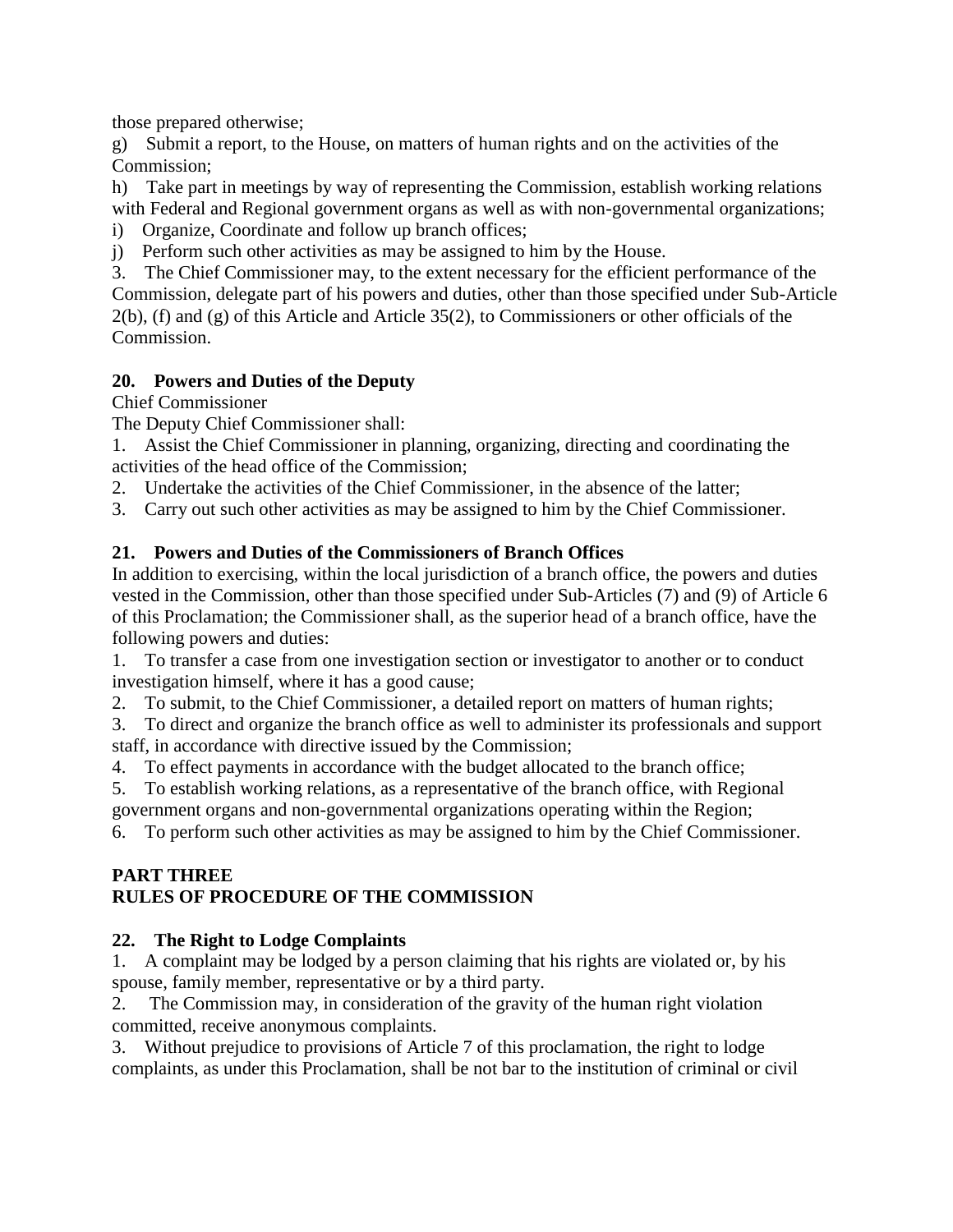proceedings over the same case.

4. The Commission shall receive and investigate complaints, free of any charge.

#### **23. Lodging Complaints**

- 1. A Complaint may be lodged, with the Commission orally, in writing or in any other manner.
- 2. Complaints shall, to be extent possible, he submitted together with supporting evidence.
- 3. Complaints may be made in Amharic or in the working language of a Region.

#### **24. Investigation**

1. The Commission may conduct investigation on the basis of complaints submitted to it.

2. The Commission shall have the power to conduct investigation, on its own initation, where it so finds necessary.

## **25. Ordering the Production of Evidence**

In order to undertake necessary examination, within a reasonable time, the Commission may order that:

- 1. Those complained against appear, for questioning or that they submit their defence.
- 2. Witness appear, and give their testimony;
- 3. Any person in possession of evidence, relevant to the case, procedure same,

## **26. Remedies**

1. The Commission shall make all the effort it can summon to settle, amicably, a complaint brought before it.

2. It shall notify, in writing, the findings of its investigation, and its opinion thereon, to the superior head of the concerned organ and to the complaint.

3. The remedy proposed by the Commission, pursuant to this Article, shall expressly state that the act having caused the grievance be discontinued, that the directive having caused the grievance be rendered inapplicable and that the injustice committed be redressed or that any other appropriate measure be taken.

4. Complaints submitted to the Commission shall be accorded with due response, within a short period of time.

## **27. The Right to Object**

1. Any compliant or accused shall have the right to object to the official, next in hierarchy, where he is aggrieved by a remedy proposed by a subordinate appointee or official of the Commission, within one month from the time he is notified, in writing, of such proposed remedy.

2. An appointee or official who receives an objection, pursuant to Sub-Article (1) of this Article, may modify, stay the execution of, reverse or confirm the remedy having been proposed.

3. The decision to be rendered by the chief commissioner shall be final.

## **28. Duty to Notify of Fault**

Where the Commission, in the process of conducting investigations, believes that a crime or an administrative fault is committed, it shall have the duty to, forth with, notify in writing immediately to the concerned organ or official.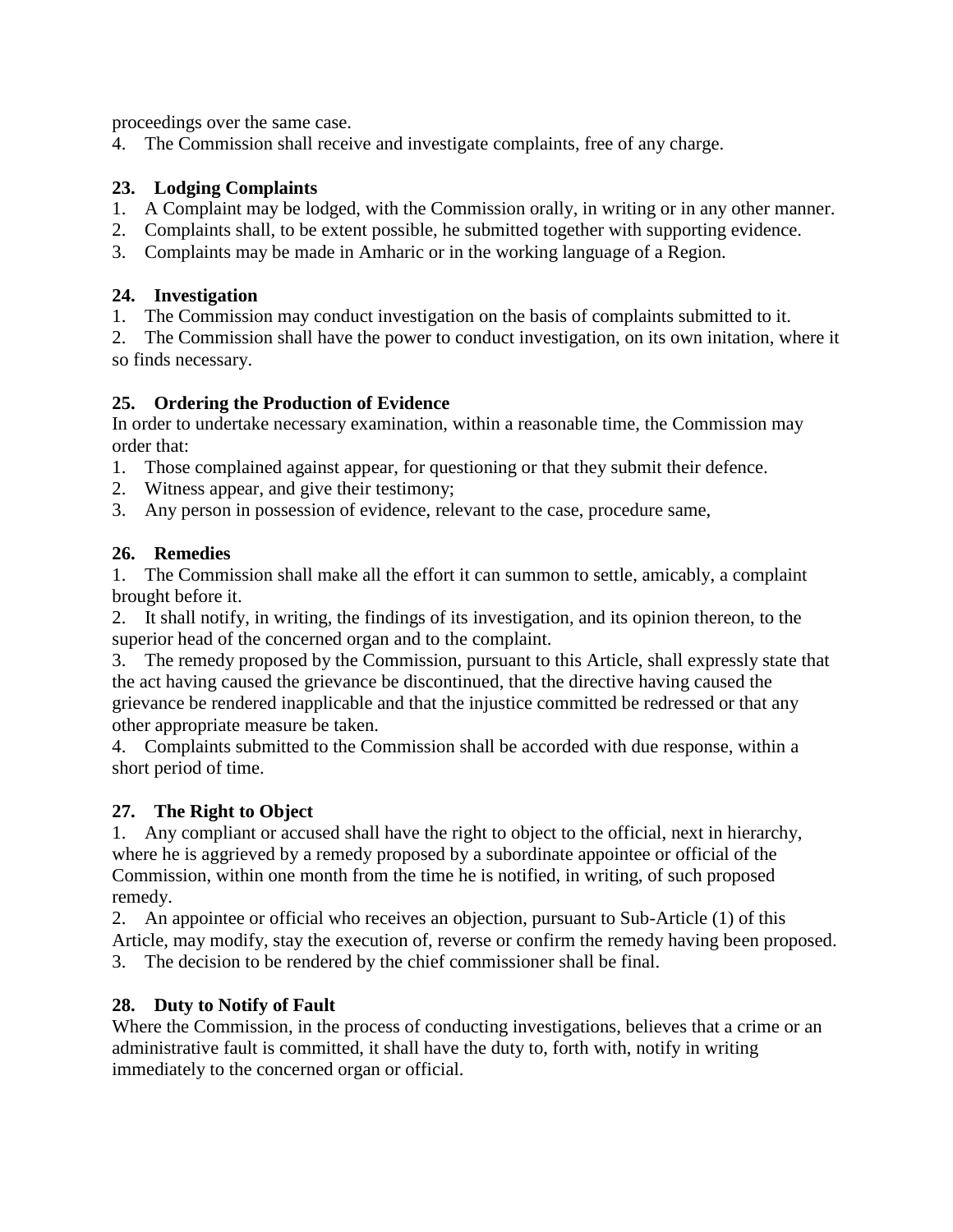#### **29. Overlap of Jurisdiction**

1. Where cases falling both under the jurisdiction of the commission and of the Institution of the Ombudsman materialize, the question of which of them would investigate shall be determined upon their mutual consultation.

2. Failing determination of the matter, as under Sub-Article (1) of this Article, the organ before which the case is lodged shall undertake the investigation.

#### **PART FOUR**

## **ADMINISTRATION OF THE COUNCIL OF COMMISSIONERS AND STAFF OF THE COMMISSION**

#### **30. Council of the Commissioners**

- 1. Council of the Commissioners (hereinafter referred to a "the Council") is hereby established.
- 2. The Council shall have the following members:
- a) The Chief Commissioner Chairperson
- b) The Deputy Chief Commissioner Deputy Chairperson
- c) Other Commissioners Members
- 3. The Council shall elect its secretary from among its members.
- 4. The Council may draw-up its own rules of procedure.

#### **31. Powers and Duties of the Council**

The Council shall have the following powers and duties:

- 1. To adopt directives and by-laws necessary for the implementation of this Proclamation;
- 2. To discuss on the draft budget of the Commission;
- 3. To adopt staff regulations in conformity with the basic principles of federal civil service laws;
- 4. To appoint department heads of the Commission and branch offices of same;

5. To examine, and decide on, cases, petitions or complaints submitted to it in relation to staff administration, within short period of time;

6. To appoint heads, at the level of branch offices, of the children and women affairs department;

7. To hear disciplinary cases, relating to department heads.

## **32. The Right to Appeal**

1. Any department head of the Commission aggrieved by administrative decisions rendered by the Council may appeal to the Speaker of the House within one month from the date such decision has been made.

2. The decision rendered pursuant to Sub-Article (1) of this Article shall be final.

#### **33. Utilization of Outside Professionals**

The Commission may utilize, for a specific task and for a definite duration, outside professionals necessary for its functions, subject to making appropriate remunerations.

34. Observance of Secrecy

Unless ordered by a court of otherwise permitted by the Chief Commissioner, any appointee or staff of the Commission or any professional employed pursuant to Article 33 of this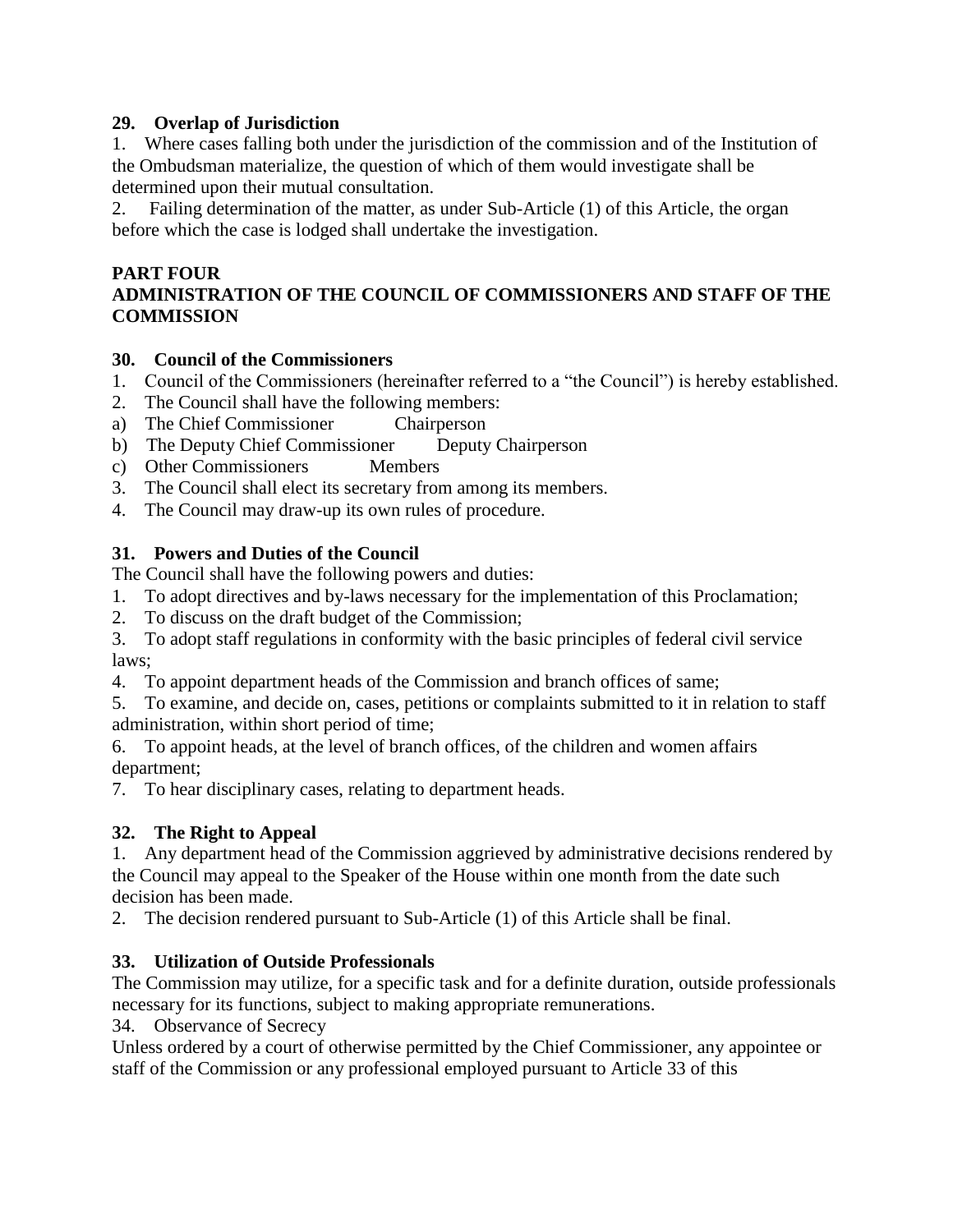Proclamation, shall have the obligation not to disclose, at all times, any secrete known to him in connection with his duty.

#### **35. Immunity**

No:

- 1. Appointee, or
- 2. Investigator

Of the Commission may be arrested without the permission of the House or the Chief Commissioner, respectively except when caught in Flagrante delicto, for a serious offence.

## **PART FIVE MISCELLANEOUS PROVISIONS**

## **36. Budget**

- 1. The budget of the Commission shall be drawn from the following sources:
- a) Budgetary subsidy to be allocated by the government;
- b) Assistance, grant and any other source.

2. Of the monies obtained from the sources mentioned under Sub-Article (1) of this Article, an amount equivalent to a quarterly portion, shall, in advance, be deposited at the National Bank of Ethiopia, or at another bank designated by the Bank, and shall be utilized, in accordance with financial regulations of the government, for purposes of implementing the objectives of the Commission.

#### **37. Books of Accounts**

1. The Commission shall keep complete and accurate books of accounts.

2. The accounts of the Commission shall be audited, annually, by an organ to be designated by the House.

## **38. Duty to Cooperate**

Any person shall provide the necessary assistance, with a view to helping the Commission exercise its powers and duties.

## **39. Reporting**

1. The Commission shall issue an official report, as may be necessary.

2. The Commission shall exercise transparency in respect of its mode of operation, including issuance of regular reports.

3. Notwithstanding the provisions of Sub-Article (2) of this Article, the commission shall have the duty to exercise caution in respect of matters to be kept secret, with a view to not endangering national security and well-being or to protecting individual lives.

## **40. Non-Answerability for Defamation**

1. No complaint ledged pursuant to this Proclamation, shall, entail liability for defamation,

2. No report of the Commission submitted to the House, on the findings of an investigation under-taken, nor any other correspondence of the Commission, relating to its activities, shall entail liability for defamation.